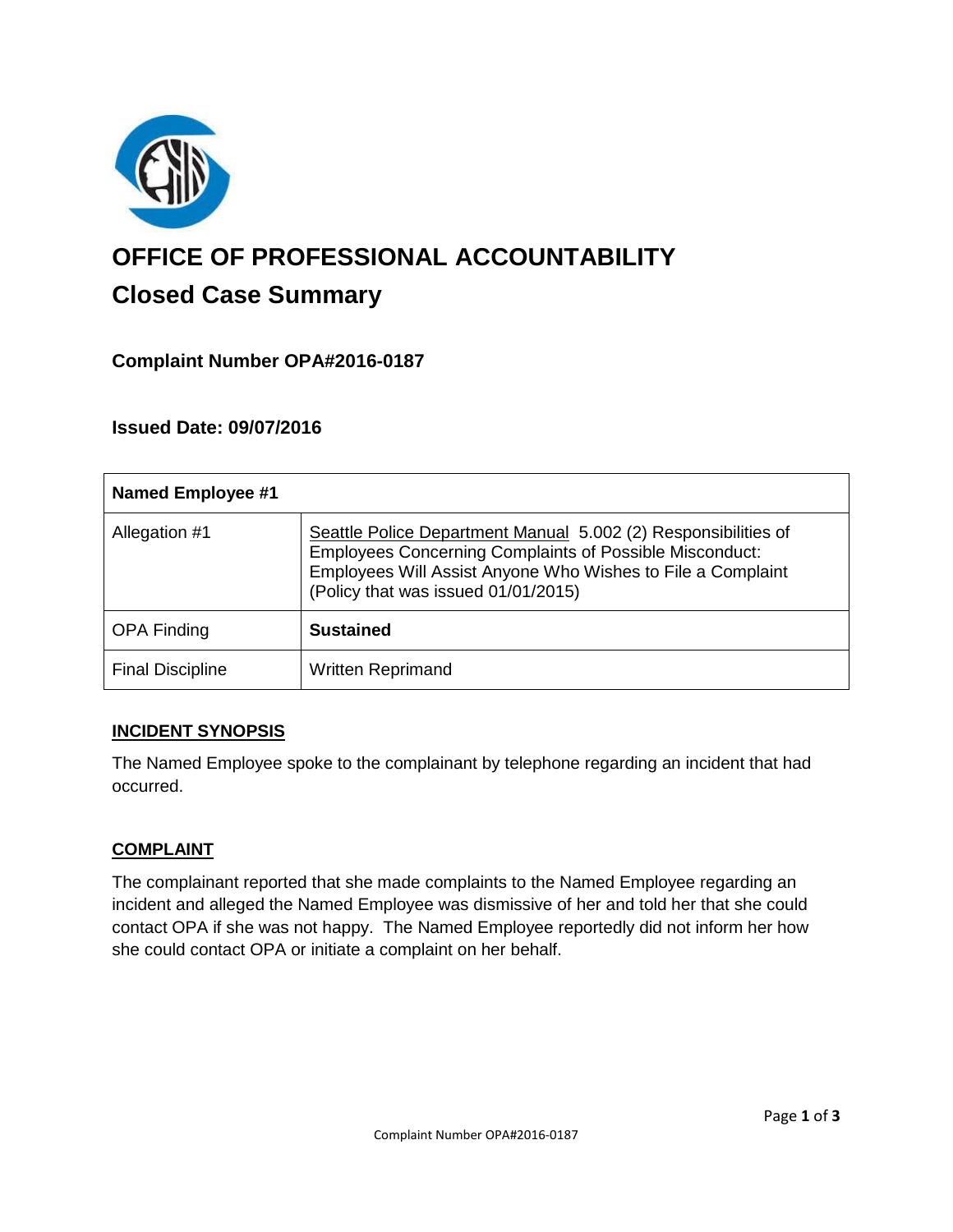#### **INVESTIGATION**

The OPA investigation included the following actions:

- 1. Review of the complaint
- 2. Review of In-Car Video (ICV)
- 3. Search for and review of all relevant records and other evidence
- 4. Interview of SPD employee

## **ANALYSIS AND CONCLUSION**

The complainant alleged that the Named Employee, a sworn SPD supervisor, failed to either resolve the complaint she brought to his attention or see that it was referred to OPA to be handled. The complainant contacted the Named Employee by telephone and complained about how officers from the Seattle Police Department (SPD) failed to assist her and others. The complainant alleged that she told the Named Employee that, in spite of following the directions given to her by SPD detectives to call for police assistance one hour before meeting with someone selling the complainant's stolen property on-line, SPD officers failed to show up until after the suspect made contact and pulled a gun on the complainant and those with her. The complainant also alleged she told the Named Employee that the dispatchers lied to her and others about whether or not officers had been dispatched to assist them. Finally, the complainant alleged that she complained to the Named Employee that a lone SPD officer in a patrol car who her party flagged down when he (the officer) happened to drive by them refused to assist them even after they told the officer they needed police assistance urgently because they were about to meet with a person selling their stolen items on-line. The complainant alleged that the Named Employee told her that she should contact OPA if she wanted to do anything more with her complaint than speak with him (the Named Employee). The Named Employee told OPA that the complainant was not certain she wanted to follow up with OPA and said she would think about it for a few days. There is no doubt that the Named Employee did not complete a Blue Team complaint to OPA or take any other step to forward the complainant's allegations to OPA. The Named Employee told OPA he did not see any potential misconduct in what the complainant had alleged and so saw no obligation to forward the matter to OPA. The complainant told OPA she was frustrated and dissatisfied with the Named Employee's response to her contact with him and expected him to either resolve the matter to her satisfaction or send it to OPA. The preponderance of the evidence shows that the complainant complained to the Named Employee that a detective told them to take actions that endangered their safety, an officer had failed to take action when told that a burglary victim was about to meet with a person selling the stolen property and that Dispatch may have failed to provide the complainant and her party with accurate information which led to them being placed in a dangerous situation. The same preponderance of evidence shows that the Named Employee failed to either pass on the complainant to OPA or a supervisor or provide the complainant with specific information on where and how to file her complaint as required by SPD Policy §5.002(2).